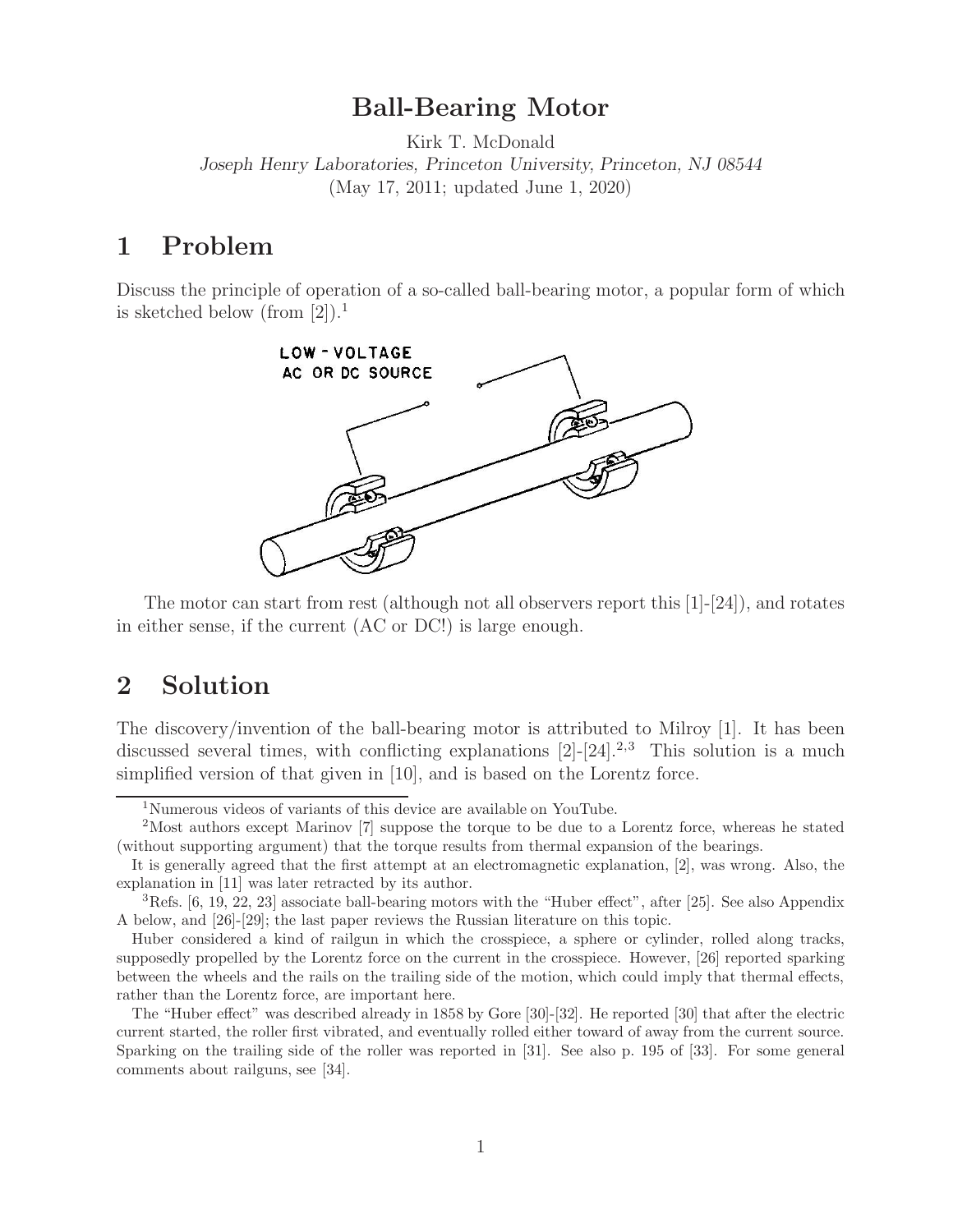Because the motor is weak, it is helpful to reduce friction on the axle by connecting the high-current lead to the outer races of the ball bearings, as shown above. However, I believe that this is not required in principle.

It is simpler to analyze the interaction of a rotating, current-carrying  $axle<sup>4</sup>$  with a single roller bearing, both of whose axes are fixed,<sup>5</sup> as shown below.



The axle has angular velocity  $\Omega$ , and the angular velocity  $\omega = -(a/b)\Omega$  of the roller has the opposite sign, where  $a$  and  $b$  are the radii of the axle and bearing, respectively. The axial current  $I_a$  in the axle generates azimuthal magnetic field on the roller,  $B_a \approx 2I_a/c a$ in Gaussian units. The Lorentz force  $\mathbf{F} = e\mathbf{v}_b/c \times \mathbf{B}_a = e(\boldsymbol{\omega} \times \mathbf{r}_b)/c \times \mathbf{B}_a = e\mathbf{E}_{\text{eff}}$  on the conduction electrons of charge e in the roller leads to a current  $I_b \propto \sigma_b E_{\text{eff}} \approx 2\sigma_b \omega b I_a/c^2 a$ that circulates around the roller.<sup>6</sup> This current  $I_b$  (associated with magnetic moment  $\mu_b =$  $\pi I_b b^2/c$  generates a (dipole) magnetic field  $\mathbf{B}_b \approx [3(\mu_b \cdot \hat{\mathbf{r}}) \hat{\mathbf{r}} - \mu_b]/r^3$  that is generally perpendicular to the axle inside the latter. The consequent magnetic forces  $\mathbf{F}_a \propto \mathbf{I}_a/c \times \mathbf{B}_b$ on current filaments in the axle vary over the  $axle<sub>i</sub><sup>7</sup>$  but the strongest force is near the line of contact of the axle and roller,  $F_{a,\text{max}} \approx I_a \mu_b / c b^3 \approx \pi I_a I_b / c^2 b \approx 2 \pi \sigma_b \omega I_a^2 / c^4 a$ , where the force exerts a torque on the axle,  $\tau_a \approx a F_{a,\text{max}} \approx 2\pi \sigma_b \omega I_a^2/c^4 = -2\pi a \sigma_b \Omega I_a^2/c^4 b$ , that has the same sense as the angular velocity  $\Omega$ , thereby increasing (or at least maintaining against friction) the angular velocity of the  $axle.^{8,9}$ 

The magnitude of the torque scales as  $a\sigma_b \Omega I_a^2/c^4 b \propto I_a^2$  (in Gaussian units), where c is the speed of light. This behavior was observed in the experiments of  $[23]$ .<sup>10</sup> Since the

<sup>4</sup>The axle could be either a hollow or a solid conductor.

<sup>&</sup>lt;sup>5</sup>In practice, the roller (or ball) bearings are encased in a "race" that can rotate with respect to both the axle and the outer sleeve. Then, the axes of the roller bearings move azimuthally, which complicates the motion, but which does not change the essence of the analysis given below.

<sup>&</sup>lt;sup>6</sup>When there is no rolling, there is no current  $I_b$ , and no Lorentz force  $\mathbf{I}_a/c \times \mathbf{B}_b$  on the axle. Hence, the motor cannot start from rest due to Lorentz-force effects (unlike a railgun).

<sup>7</sup>The current filaments have helical form due to the rotation of the axle, but their azimuthal component does not lead to an azimuthal torque.

<sup>8</sup>Another argument notes that parallel currents attract, such that a current filament along the top of the axle is attracted to the left current around the bearing, and repelled from the right current. The net force on the current filament in the axle is to the left, and the reaction force on the bearing is to the right.

<sup>&</sup>lt;sup>9</sup>June 1, 2020. Derek Abbott notes that the Lorentz force due to  $\mathbf{B}_b$  on conduction electrons near the top of the roller opposes the electric force that drives current  $I_a$ , and so slightly reduces that current compared to the case of no rotation. This is somewhat counterintuitive, but does not violate conservation of energy.

<sup>&</sup>lt;sup>10</sup>The view that the ball-bearing motor is driven by thermal effects also predicts that the torque would scale as  $I_a^2 R_a$ , where  $R_a$  is the resistance of the axle.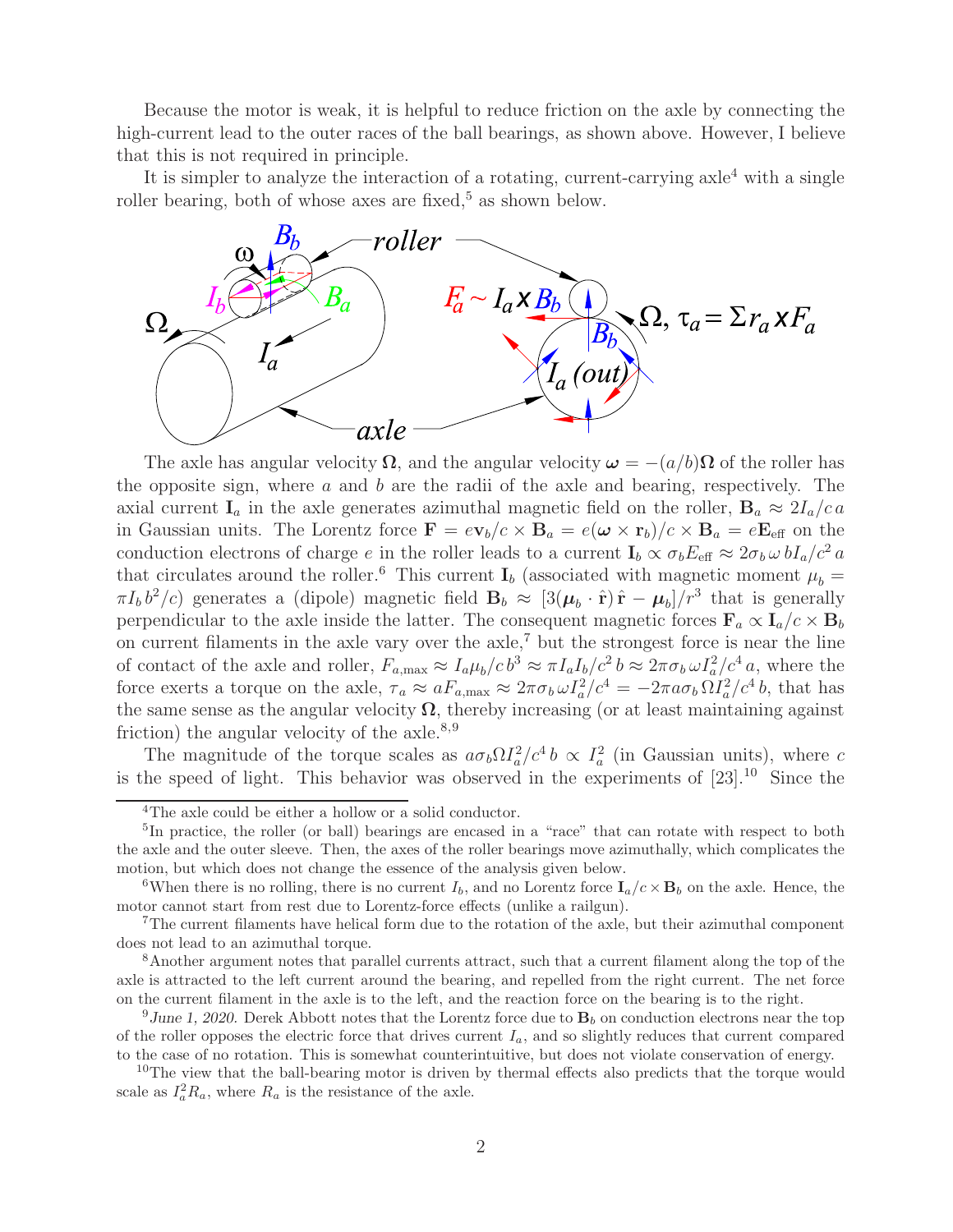conductivity  $\sigma_b$  is of order c in Gaussian units, the torque scales as  $I_a^2/c^3$ . This confirms that a ball-bearing motor is a very weak device.

*An alternative configuration is for the axle to be held fixed while the bearings rotate about it. If the bearing race were fixed to the outer sleeve of the bearing, then a torque (clockwise in the above figure) on the bearings could be transmitted to the latter, providing another type of motor. This configuration would result in friction between the bearings and the bearing race, which might limit the utility of the motor.*

*In yet another variant (thanks to Alexis Bacot), the axle is fixed and nonconducting, and the current enters and leaves the system through lead wires attached to the inner races of the bearings; the outer races of the two bearings are attached to a conducting cylinder that rotates along with them. The currents in the lead wires generate the magnetic field* **B***a, which has sufficient radial field component on the bearings that the above analysis still applies.*

March, 2016. Experiments by the author with a ball-bearing motor (thanks to Omelan Stryzk), and with the configuration of Gore/Huber, strongly suggest that thermal effects are responsible for the startup of the rolling motion of these systems, which was observed to be in both possible directions in different trials. Furthermore, no motion was observed in the Gore/Huber configuration when the rods were made of Invar (with "zero" thermal expansion).

It remains that once the a ball-bearing motor is started, Lorentz-force effects can contribute to its steady state. The ball-bearing motor is another example of a system that in which magnetic forces/torques do work  $[36]$ <sup>11</sup>

# **A Appendix: The Gore/Huber Effect**

#### *This Appendix written May 20, 2020.*

Gore [30]-[32] (1858), and Huber [25, 27] (1959), considered variants of the experiment of Ampère and de la Rive [38] (1822), sketched below, in which the crosspiece  $pq$  was replaced by a roller, and the conductors  $qr$  and  $np$  were fixed rails (rather than part of the "hairpin" npqr floating on mercury).



 $11$ For another recent, amusing example of a system in which magnetic forces do work, see [37].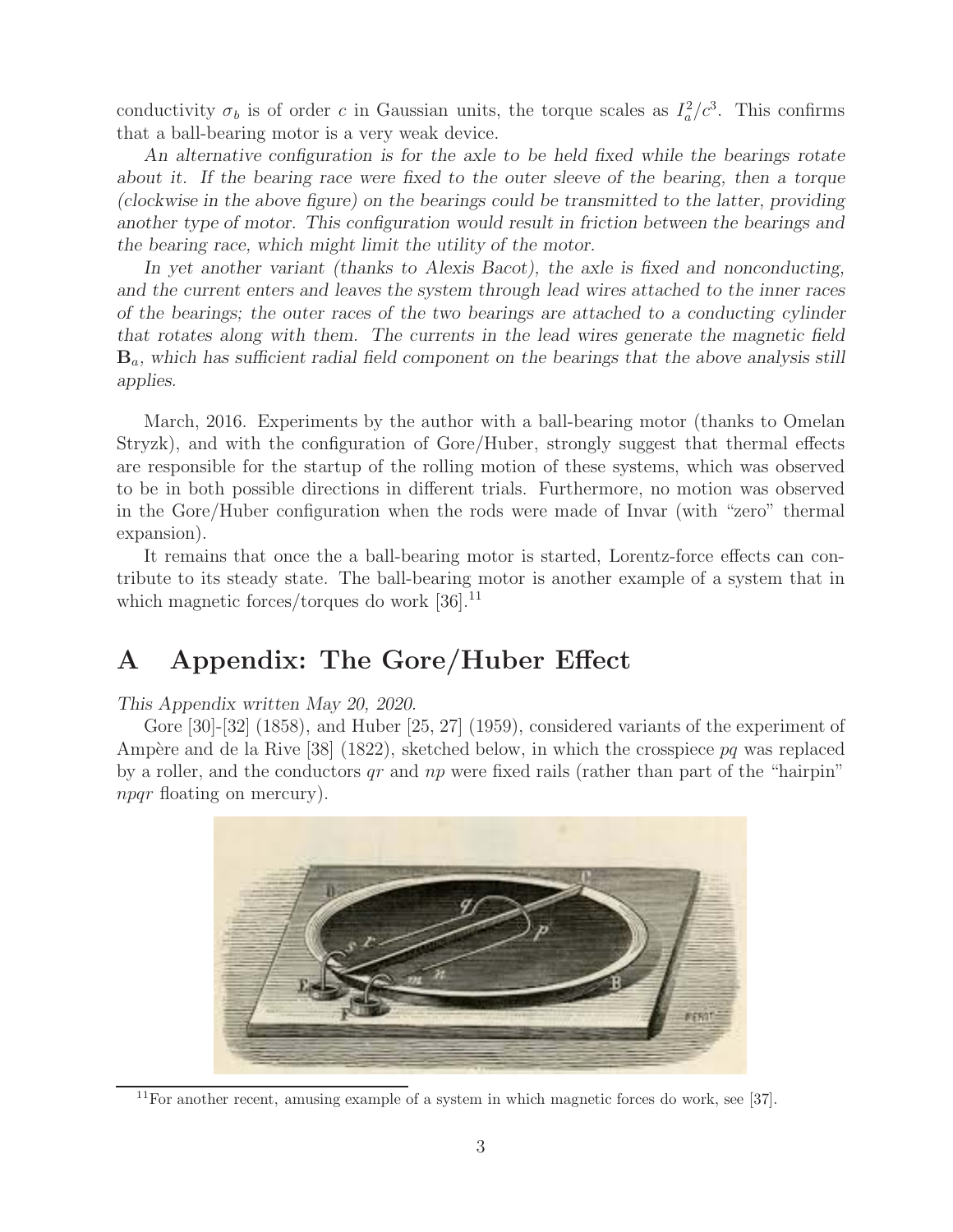One of Gore's configurations, from [30], is sketched below.



This configuration, but with a sliding crosspiece (now called a railgun [34]) rather than a roller, was discussed by Maxwell in Arts. 594-596 of [39], as sketched in the figure below.<sup>12</sup>



A Lorentz-force explanation of the railgun experiment (and of Ampère's) is that when a battery is connected to the "rails", a magnetic field is generated with a component in the z-direction (out of the page in the left figure below) when the current in the crosspiece is in the  $+y$  direction, such that the  $\mathbf{I} \times \mathbf{B}$  force on the moving crosspiece is in the  $+x$  direction, away from the battery (for either polarity of the latter).



In these experiments with sliding contacts, the current density (for a given total current) at the sliding contact is not as large as that in experiments with a rolling contact, and the Lorentz-force explanation is largely satisfactory.<sup>13</sup>

In contrast, in the experiment of Gore [30] sketched above, with roller C as the crosspiece, the roller can move in either direction, after some initial vibration. In addition, sparking is observed at the points of contact between the roller and the rails, where the current density is maximal.

 $12$ In Arts.594-596 consider this example as a dynamo, if the crosspiece is slid by a mechanical force while a magnetic flux  $\Phi(t)$  is linked by the circuit, then the induced  $\mathcal{EMF}$  is  $-d\Phi/dt$ , eq. (14), Art. 595. In Art. 603, eq. (11), Maxwell discussed the  $\mathbf{I} \times \mathbf{B}$  force, but did not apply this to the railgun.

<sup>&</sup>lt;sup>13</sup>The Lorentz force in railgun experiments can start the motion from rest, unlike the Lorentz forces and torques in the ball-bearing motor.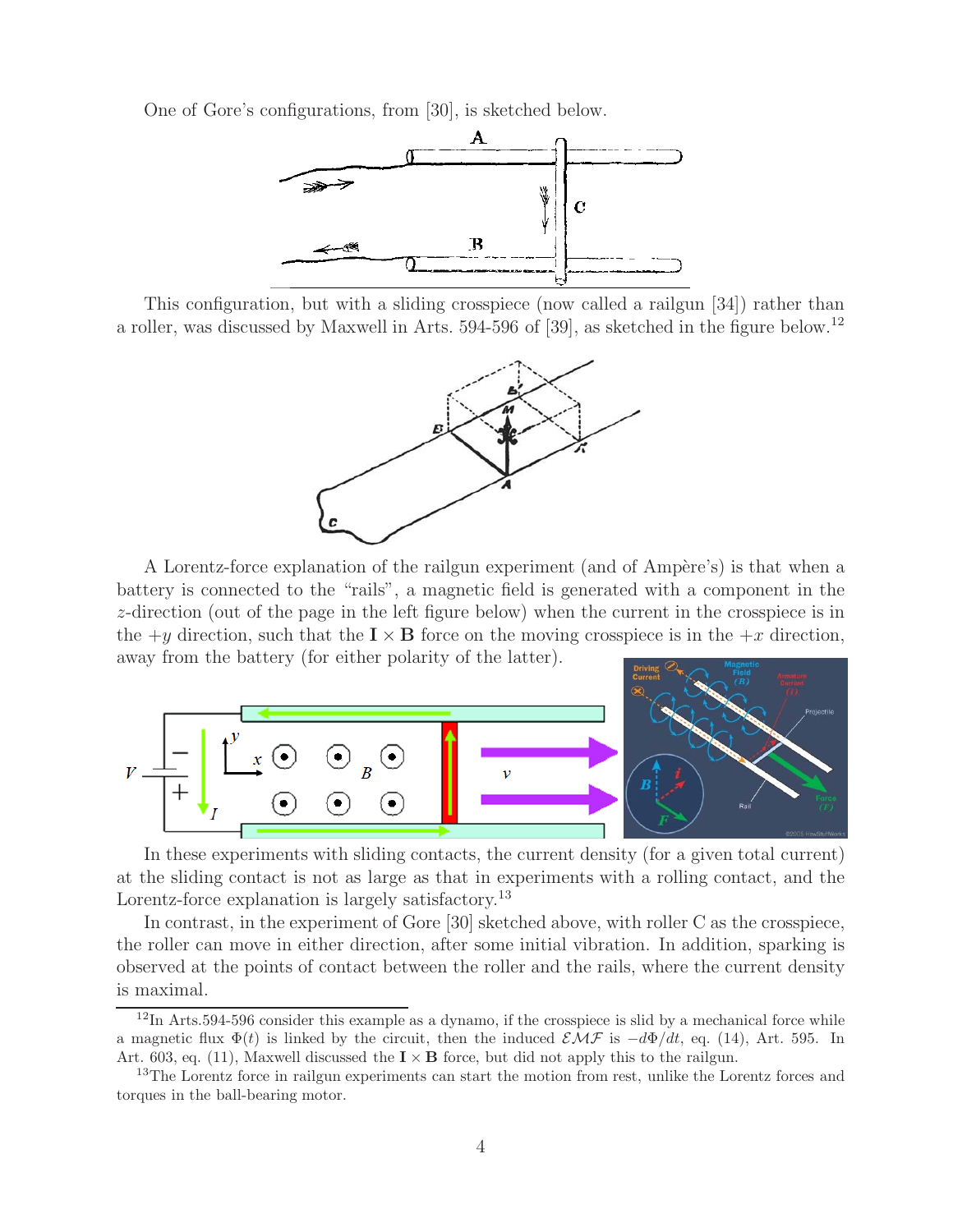Furthermore, when Gore studied the motion of a sphere on circular tracks, as sketched below, the sphere would roll steadily in complete circles, in either direction, after the vibratory startup. Whereas, the Lorentz-force on the sphere is away from the connection of the battery to the rails, and goes to zero at the diametrically opposite point, such that the motion of the sphere would not be steady, and would note complete a full circle (if only the Lorentz force drove the motion).



It seems clear that in the experiments of Gore (and also in those of Huber), the effect was primarily thermal (as inferred by Gore, but not by Huber).

## **B Appendix: The Quincke Effect**

#### *This Appendix written May 27, 2020.*

Another surprising motor is that based on the Quincke effect  $[40]$ - $[57]$ ,<sup>14</sup> in which a dielectric, but slightly conducting, sphere placed in a dielectric, but slightly conducting, liquid in a uniform, external electric field, as sketched below (from [56]), will rotate about an axis perpendicular to the electric field, if the latter is strong enough.<sup>15</sup>



The external electric field **E** polarizes the dielectric sphere, with nominal polarization **P** opposite to the electric field. However, under certain conditions, there occurs a (nominally classical) spontaneous symmetry breaking such that the polarization vector **P** takes on an angle with respect to the electric field, as in the right figure above. The resulting torque,  $\mathbf{P} \times \mathbf{E}$  rotates the sphere, while the polarization vector **P** maintains a constant direction relative to **E**.

<sup>&</sup>lt;sup>14</sup>The early papers on the Quincke effect all credit Hertz' dissertation (1880) [58] for inspiration.

<sup>&</sup>lt;sup>15</sup>The related phenomenon of ionic currents in a liquid surrounding a fixed sphere in a rotating electric field has been studied since 1892 [59], and is sometimes called the Born-Lertes effect [60].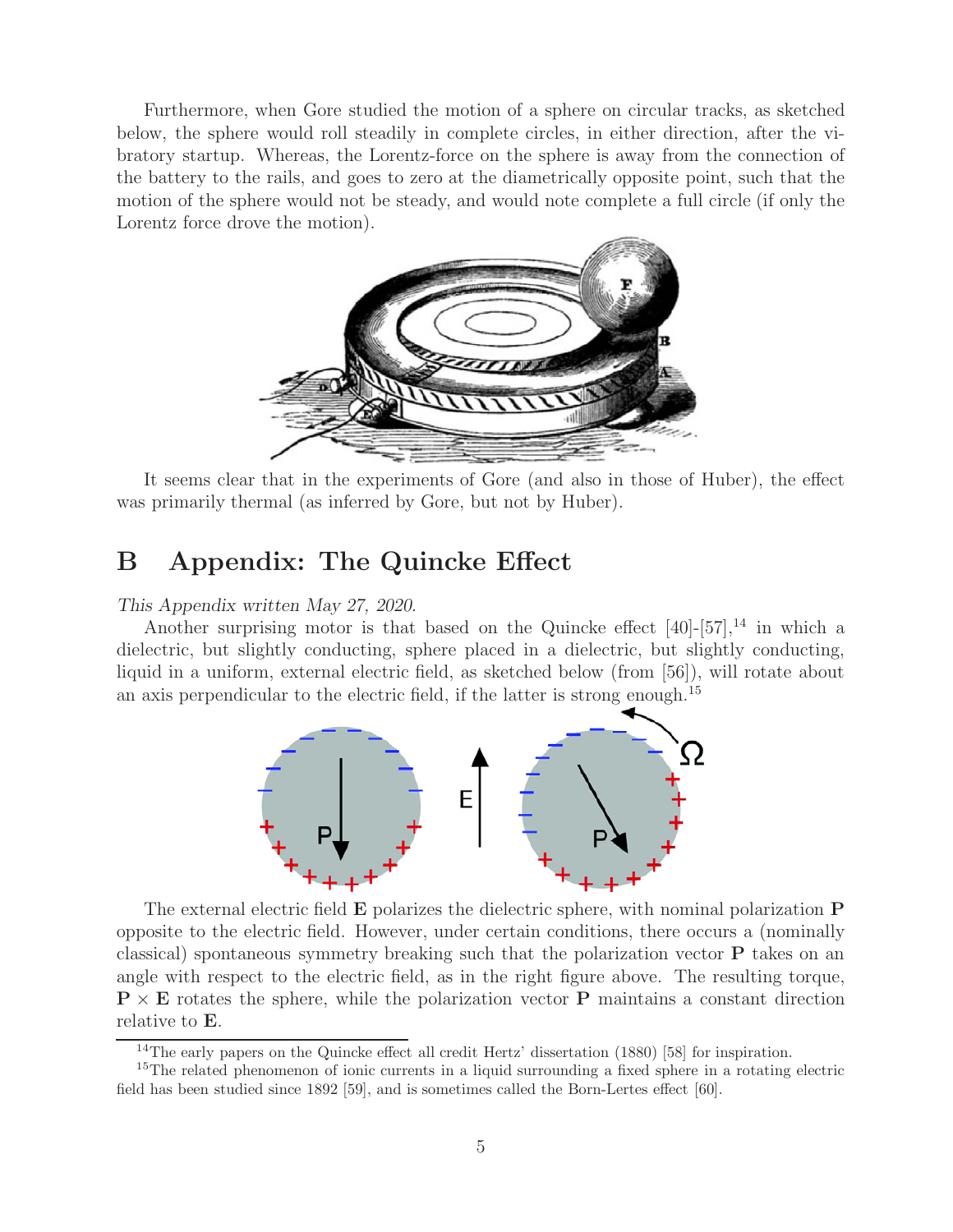# **References**

- [1] R.A. Milroy, *Hydrodynamic Gyroscope*, J. Appl. Mech. **34**, 525 (1967), http://kirkmcd.princeton.edu/examples/EM/milroy\_jam\_34\_525\_67.pdf Milroy's article is a comment on J.W. Then, *Hydrodynamic Gyroscope*, J. Appl. Mech. **33**, 768 (1966), http://kirkmcd.princeton.edu/examples/EM/then\_jap\_33\_768\_66.pdf
- [2] H. Gruenberg, *The ball bearing as a motor*, Am. J. Phys. **46**, 1213 (1978), http://kirkmcd.princeton.edu/examples/EM/gruenberg\_ajp\_46\_1213\_78.pdf
- [3] A.A. Mills, *The Ball-Bearing Electric Motor*, Phys. Ed. **15**, 102 (1980), http://kirkmcd.princeton.edu/examples/EM/mills\_pe\_15\_102\_80.pdf
- [4] M.P.H. Weenink, *The electromagnetic torque on axially symmetric rotating metal cylinders and spheres*, Appl. Sci. Res. **37**, 171 (1981), http://kirkmcd.princeton.edu/examples/EM/weenink\_asr\_37\_171\_81.pdf
- [5] M.J.C.M. van Doorn, *The electrostatic torque on a rotating conducting sphere*, Appl. Sci. Res. **40**, 327 (1983), http://kirkmcd.princeton.edu/examples/EM/vandoorn\_asr\_40\_327\_83.pdf
- [6] S. Marinov, *Der Kugellager-Motor und der Huber-Effekt*, Raum und Zeit **32**, 81 (1988), http://kirkmcd.princeton.edu/examples/EM/marinov\_rz\_32\_81\_88.pdf
- [7] S. Marinov, *The intriguing ball-bearing motor*, Elec. Wireless World, 356 (1989), http://kirkmcd.princeton.edu/examples/EM/marinov\_eew\_356\_89.pdf
- [8] F. Donachie, *Ball-bearing motor*, Elec. Wireless World, 621 (1989), http://kirkmcd.princeton.edu/examples/EM/donachie\_eww\_621\_89.pdf
- [9] P.G. Moyssides and P. Hatzikonstantinou, *Study of Electrical Characteristics of the Ball Bearing Motor*, IEEE Trans. Mag. **26**, 1274 (1990), http://kirkmcd.princeton.edu/examples/EM/moyssides\_ieeetm\_26\_1274\_90.pdf
- [10] P. Hatzikonstantinou and P.G. Moyssides, *Explanation of the ball bearing motor and exact solutions of the related Maxwell equations*, J. Phys. A **23**, 3183 (1990), http://kirkmcd.princeton.edu/examples/EM/hatzikonstantinou\_jpa\_23\_3183\_90.pdf
- [11] D.B. Watson, *An Explanation of the Ball-Bearing Motor*, Int. J. Elec. Eng. Edu. **28**, 186 (1991), http://kirkmcd.princeton.edu/examples/EM/watson\_ijeee\_28\_186\_91.pdf
- [12] C.S. Jha *et al.*, *Investigating the Phenomenon in Ball Bearing Motor*, ELROMA99, **2**, VI-A-92 (1992), http://kirkmcd.princeton.edu/examples/EM/jha\_elroma92\_2\_vi-a-38.pdf
- [13] P.G. Moyssides, *Electrical Characteristics of Two Discs Operating as a Motor*, IEEE Trans. Mag. **28**, 1870 (1992), http://kirkmcd.princeton.edu/examples/EM/moyssides\_ieeetm\_28\_1870\_92.pdf
- [14] D.B. Watson, M.R. Williams and C.S. Crimp, *Ball-bearing motors*, IEE Proc. A Sci. Meas. Technol. **140**, 281 (1993), http://kirkmcd.princeton.edu/examples/EM/watson\_ieep\_a140\_281\_93.pdf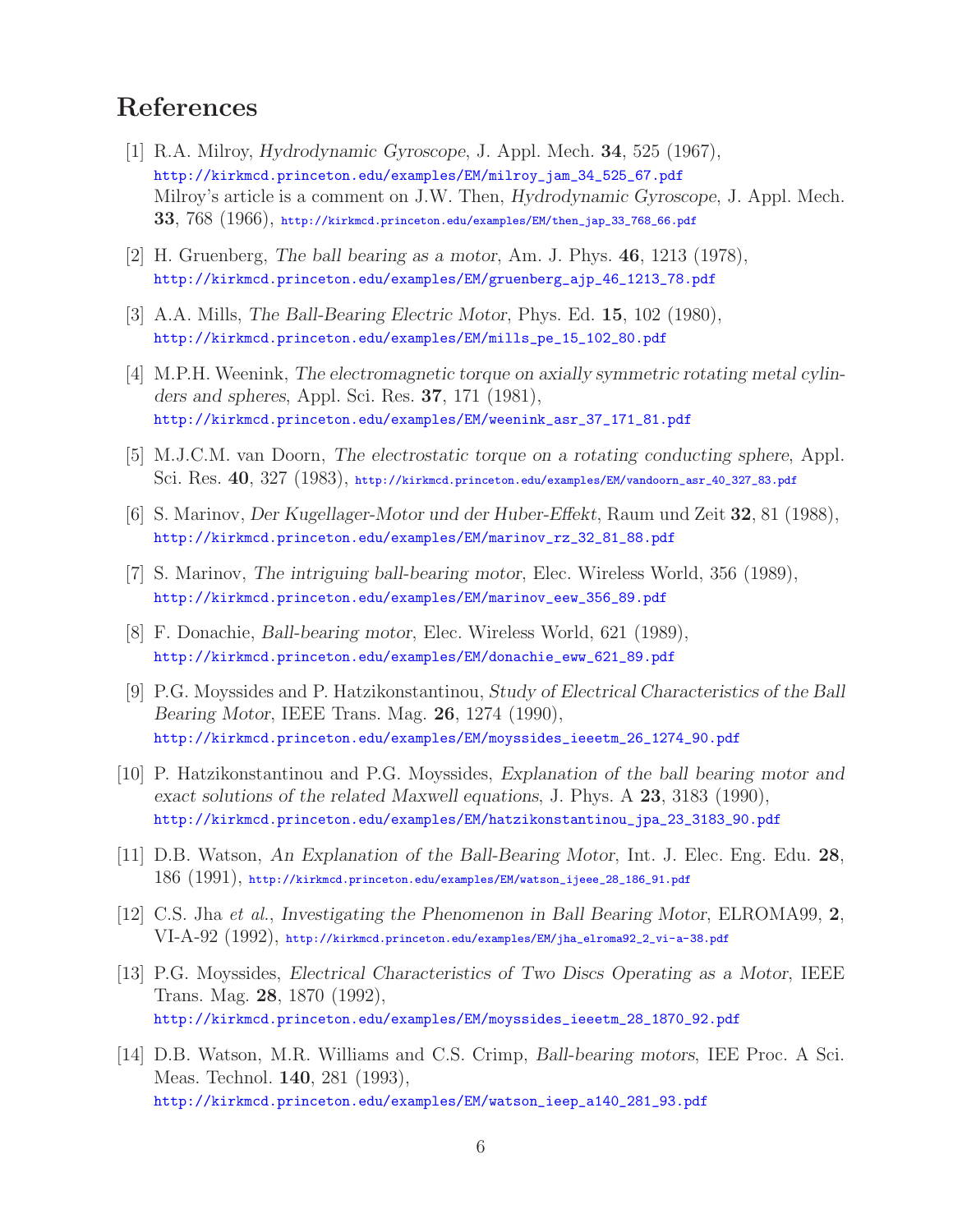- [15] D.B. Watson and A.M. Watson, *Linear ball-bearing motor*, IEE Proc. Sci. Meas. Technol. **141**, 224 (1994), http://kirkmcd.princeton.edu/examples/EM/watson\_ieep\_141\_224\_94.pdf
- [16] D.B. Watson and A.M. Watson, *Non-ferromagnetic linear ball-bearing motors*, J. Phys. D **29**, 529 (1996), http://kirkmcd.princeton.edu/examples/EM/watson\_jpd\_29\_529\_96.pdf
- [17] D.B. Watson, *The force on an electrically conducting cylinder rolling on parallel rails*, J. Phys. D **30**, 2176 (1997), http://kirkmcd.princeton.edu/examples/EM/watson\_jpd\_30\_2176\_97.pdf
- [18] P.G. Moyssides and P. Hatzikonstantinou, *Ball Bearing Motors*, IEEE Trans. Mag. **33**, 4566 (1997), http://kirkmcd.princeton.edu/examples/EM/moyssides\_ieeetm\_33\_4566\_97.pdf
- [19] Y. Shen *et al.*, *Investigation of the Huber effect and its application to micromotors*, Proc. SPIE **3891**, 178 (1999), http://kirkmcd.princeton.edu/examples/EM/shen\_pspie\_3891\_178\_99.pdf
- [20] D.B. Watson and W.R. Watson, *Ball Bearing and Rolling Cylinder Motors*, IEEE Trans. Mag. **35**, 562 (1999), http://kirkmcd.princeton.edu/examples/EM/watson\_ieeetm\_35\_562\_99.pdf
- [21] D.B. Watson, S.M. Patel and N.F. Sedcole, *Ball-bearing motor effect with rolling cylinders*, IEE Proc. Sci. Meas. Technol. **146**, 83 (1999), http://kirkmcd.princeton.edu/examples/EM/watson\_ieepsmt\_146\_83\_99.pdf
- [22] A.P. Lauterbach, W.L. Soong and D. Abbott, *Investigation of small motors operating under the Huber effect*, Proc. SPIE **4236**, 306 (2001), http://kirkmcd.princeton.edu/examples/EM/lauterbach\_pspie\_4236\_306\_01.pdf
- [23] J.L. Choo, W.L. Soong and D. Abbott, *Toward Characterization of Huber's Ball-Bearing Motor*, Proc. SPIE **5649**, 700 (2005), http://kirkmcd.princeton.edu/examples/EM/choo\_pspie\_5649\_700\_05.pdf
- [24] Y. Sakurai, *On the generation of the torque in a ball bearing motor*, Mem. Shonan Inst. Tech. **44**, 27 (2009), http://kirkmcd.princeton.edu/examples/EM/sakurai\_msit\_44\_27\_09.pdf
- [25] J. Huber, *Electrodynamische Kraftwirkungen an einem auf Eisenbahnschienen beweglichen Radsatz*, Elek. Masch. **76**, 169 (1959), http://kirkmcd.princeton.edu/examples/EM/huber\_em\_76\_169\_59.pdf
- [26] K.M. Polivanov, A.V. Netushil and N.V. Tatarinova, *Huber's Electromechanical Effect*, Elek. **8**, 72 (1973), http://kirkmcd.princeton.edu/examples/EM/polivanov\_elektrichestov\_8\_72\_73.pdf
- [27] J. Huber, *Das raumgebundene Magnetfeld*, Raum Zeit **28**, 48 (1987), http://kirkmcd.princeton.edu/examples/EM/huber\_rz\_28\_48\_87.pdf
- [28] V. Netushil, *The electromechanical effect of Huber and its development*, Electrical Technology, No. 3, 57 (1992), http://kirkmcd.princeton.edu/examples/EM/netushil\_et\_3\_57\_92.pdf
- [29] A.M. Silvestrov and D.K. Zimenkov, *Analysis of Theoretical and Experimental Studies of the Huber Effect*, Ukr. J. Phys. **62**, 1001 (2017), http://kirkmcd.princeton.edu/examples/EM/silvestrov\_ujp\_62\_1001\_17.pdf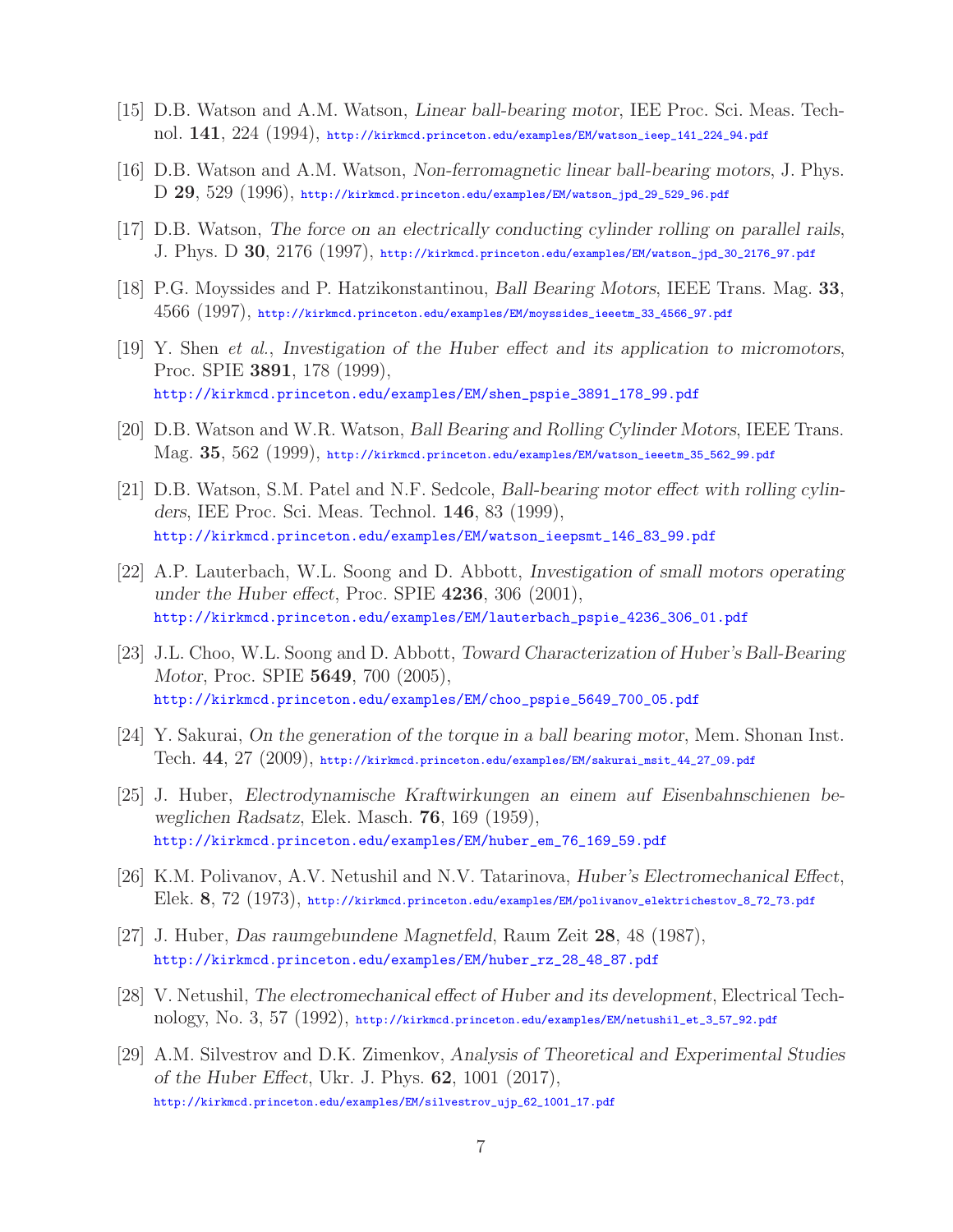- [30] G. Gore, *Rotation of Metallic Tubes and Spheres by Electricity*, Phil. Mag. **15**, 519 (1858), http://kirkmcd.princeton.edu/examples/EM/gore\_pm\_15\_519\_58.pdf
- [31] G. Gore, *On the Rotation of Metallic Spheres by Electricity*, Phil. Mag. **17**, 107 (1859), http://kirkmcd.princeton.edu/examples/EM/gore\_pm\_17\_107\_59.pdf
- [32] G. Gore, *On the Rotation of Hollow Spheres of Metal by Heat*, Phil. Mag. **18**, 94 (1859), http://kirkmcd.princeton.edu/examples/EM/gore\_pm\_18\_94\_59.pdf
- [33] J. Harris, *The Theory of Light* (Lovell, Montreal, 1875), http://kirkmcd.princeton.edu/examples/EM/harris\_theory\_light.pdf
- [34] K.T. McDonald, *Capacitor-Driven Railgun: Magnetic Fields Doing Work* (Dec. 15, 2015), http://kirkmcd.princeton.edu/examples/railgun
- [35] K.T. McDonald, *A Magnetic Linear Accelerator* (Mar. 3, 2003), http://kirkmcd.princeton.edu/examples/lin\_accel
- [36] K.T. McDonald, *Magnetic Forces Can Do Work* (Apr. 10, 2011), http://kirkmcd.princeton.edu/examples/disk.pdf
- [37] S. Irons, *The dipolar express: An electromagnetically driven train*, Phys. Teach. **53**, 186 (2015), http://kirkmcd.princeton.edu/examples/EM/irons\_pt\_53\_186\_15.pdf
- [38] M. de La Rive fils, *Sur l'Action qu'exerce le globe terrestre sur une portion mobile du circuit volta¨ıque*, Ann. Chemie Phys. **21**, 24 (1822), kirkmcd.princeton.edu/examples/EM/ampere\_delarive\_acp\_21\_24\_22.pdf
- [39] J.C. Maxwell, *A Treatise on Electricity and Magnetism*, Vol. 2 (Clarendon Press, 1873), kirkmcd.princeton.edu/examples/EM/maxwell\_treatise\_v2\_73.pdf Vol. 2, 3rd ed. (Clarendon Press, 1892), kirkmcd.princeton.edu/examples/EM/maxwell\_treatise\_v2\_92.pdf
- [40] G. Quincke, *Ueber Rotationen im constanten electrischen Felde*, Ann. d. Phys. **59**, 417 (1896), http://kirkmcd.princeton.edu/examples/EM/quincke\_ap\_59\_417\_96.pdf
- [41] L. Boltzmann, *Ueber Rotationen im constanten electrischen Felde*, Ann. d. Phys. **60**, 399 (1897), http://kirkmcd.princeton.edu/examples/EM/boltzmann\_ap\_60\_399\_97.pdf
- [42] E.R. von Schweidler, *Über Rotationen im homogene elektrostatischen Felde*, Sitz. Kais. Akad. Wiss. Wien **106**, 526 (1897), http://kirkmcd.princeton.edu/examples/EM/schweidler\_skaww\_106\_526\_97.pdf
- [43] A. Heydweiller, *Ueber bewegte K¨orper im elektrischen Felde und ¨uber dee elektrische Leitfähigkeit der atmosphärischen Luft*, Ann. d. Phys. **69**, 531 (1899), http://kirkmcd.princeton.edu/examples/EM/heydweiller\_ap\_69\_531\_99.pdf
- [44] L. Graetz, *Über die Quincke'schen Rotationen im elektrostatischen Felde*, Ann. d. Phys. **1**, 530 (1900), http://kirkmcd.princeton.edu/examples/EM/graetz\_ap\_1\_530\_00.pdf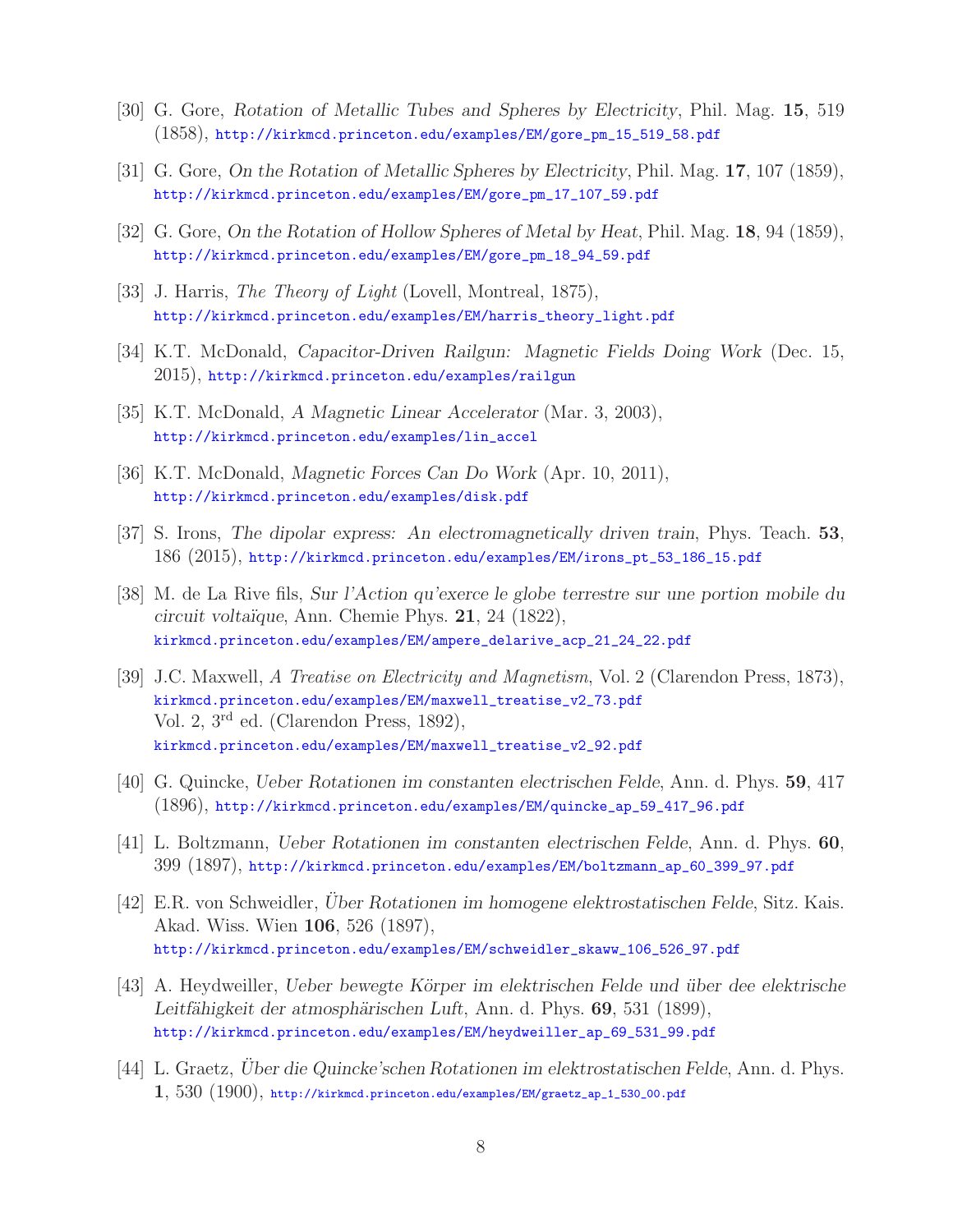- [45] A. Lampa, *Uber Rotationen im elektrostatischen Drehfelde*, Sitz. Kais. Akad. Wiss. Wien **115**, 1659 (1906), http://kirkmcd.princeton.edu/examples/EM/lampa\_skaww\_115\_1659\_06.pdf
- [46] M. Born, *Uber die Beweglichkeit der elektrolytischen Ionen*, Z. Phys. 1, 221 (1920), http://kirkmcd.princeton.edu/examples/EM/born\_zp\_1\_221\_20.pdf
- [47] P. Lertes, Untersuchungen über Rotationen von dielektrischen Flüssigkeiten im elektro*statischen Drehfeld*, Z. Phys. **4**, 315 (1921), http://kirkmcd.princeton.edu/examples/EM/lertes\_zp\_4\_315\_21.pdf
- [48] S.W. Richardson, *Rotation of Dielectric Bodies in Electrostatic Fields*, Nature **119**, 238 (1927), http://kirkmcd.princeton.edu/examples/EM/richardson\_nature\_119\_238\_27.pdf
- [49] L.G. Vedy, *On the Rotation of Dielectrics in Electrostatic Fields and Related Phenomena*, Proc. Camb. Phil. Soc. **27**, 91 (1931), http://kirkmcd.princeton.edu/examples/EM/vedy\_pcps\_27\_91\_31.pdf
- [50] W.F. Pickard, *On the Born-Lertes Rotational Eflect*, Nuovo Cim. **21**, 316 (1961), http://kirkmcd.princeton.edu/examples/EM/pickard\_nc\_21\_316\_61.pdf
- [51] J.R. Melcher and G.I. Taylor, *Electrohydrodynamics: A Review of the Role of Interfacial Shear Stresses*, Ann. Rev. Fluid Mech. **1**, 111 (1969), http://kirkmcd.princeton.edu/examples/EM/melcher\_arfm\_1\_111\_69.pdf
- [52] J.R. Melcher, *Electric Fields and Moving Media*, IEEE Trans. Ed. **17**, 100 (1974), http://kirkmcd.princeton.edu/examples/EM/melcher\_ieeete\_17\_100\_74.pdf
- [53] T.B. Jones, *Quincke Rotation of Spheres*, IEEE Trans. Indust. Appl. **20**, 845 (1984), http://kirkmcd.princeton.edu/examples/EM/jones\_ieeetia\_20\_845\_84.pdf
- [54] I. Turcu, *Electric field induced rotation of spheres*, J. Phys. A **20**, 3301 (1987), http://kirkmcd.princeton.edu/examples/EM/turcu\_jpa\_20\_3301\_87.pdf
- [55] E. Lemaire and L. Lobry, *Chaotic behavior in electro-rotation*, Physica A **314**, 663  $(2002)$ , http://kirkmcd.princeton.edu/examples/EM/lemaire\_physica\_a314\_663\_02.pdf
- [56] G.E. Pradillo, H.Karani and P.M. Vlahovska, *Quincke rotor dynamics in confinement: rolling and hovering*, Soft Matter **15**, 6564 (2019), http://kirkmcd.princeton.edu/examples/EM/pradillo\_sm\_15\_6564\_19.pdf
- [57] Z.M. Sherman and J.W. Swan, *Spontaneous Electrokinetic Magnus Effect*, Phys. Rev. Lett. **124**, 208002 (2020), http://kirkmcd.princeton.edu/examples/EM/sherman\_prl\_124\_208002\_20.pdf
- [58] H. Hertz, *Ueber die Induction in rotirenden Kugeln*, dissertation (Friedrich-Wilhelms U., 1880), http://kirkmcd.princeton.edu/examples/EM/hertz\_dissertation\_80.pdf *On Induction in Rotating Spheres*, Phil. Mag. **10**, 451 (1880), http://kirkmcd.princeton.edu/examples/EM/hertz\_pm\_10\_451\_80.pdf